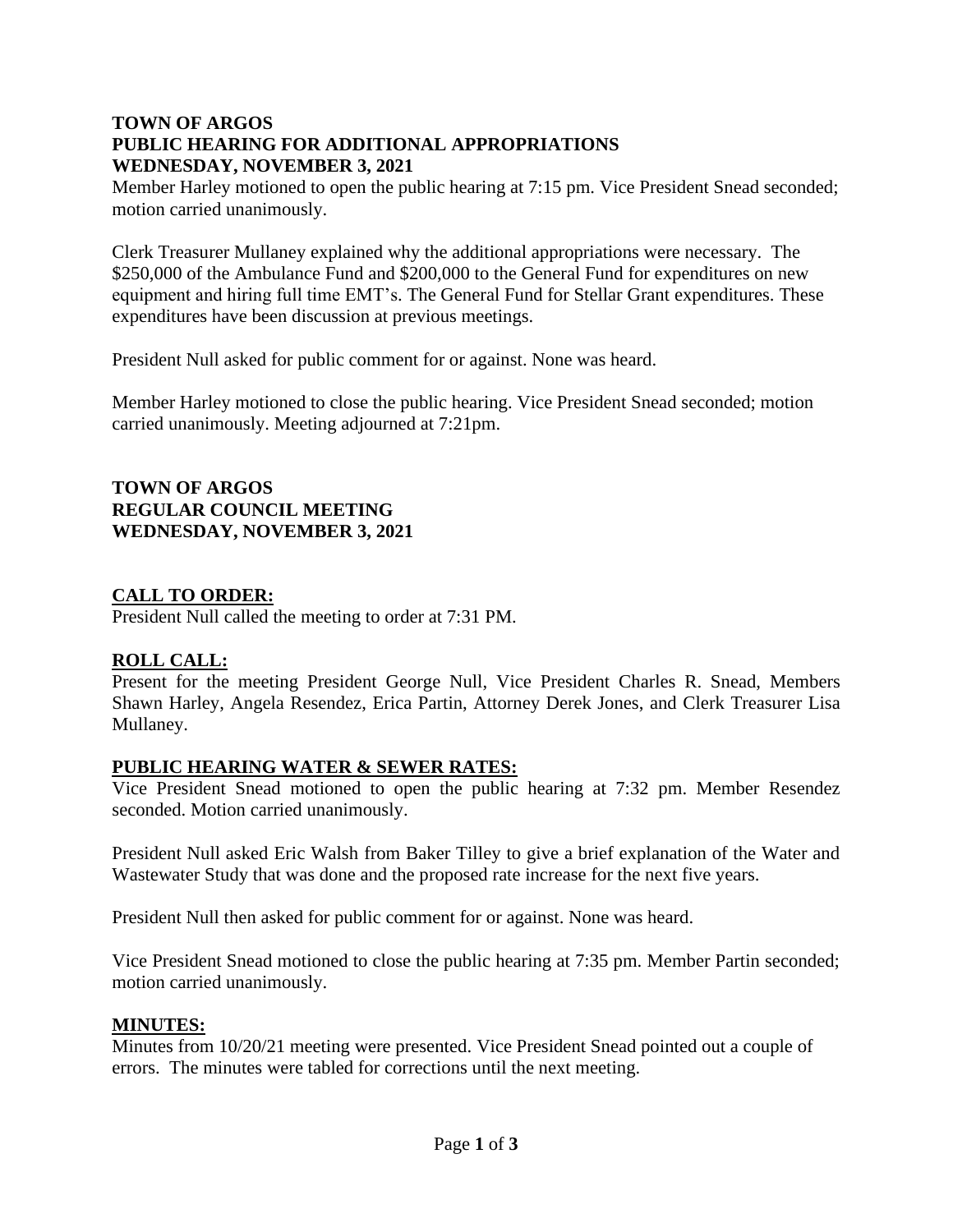# **CITIZEN INPUT:**

None

# **OLD BUSINESS:**

#### **Attorney Report:**

Attorney Jones reminded the Council that the order to clean up the property at 210 N. Maple St. expired on November 1, 2021. Chief Bowman and Chuck DeWitt will re-evaluate the property and bring a report to the next meeting.

With no more business to present, Member Resendez motioned to accept the attorney's report. Vice President Snead seconded; motioned carried unanimously.

## **Ordinance 2021-14 Water Rates 2nd & 3rd Readings -.**

President Null explained the ordinance presented had its first reading at the last meeting. Member Harley motioned to suspend the rules and accept Ordinance 2021-14 as written. On the 2<sup>nd</sup> and 3<sup>rd</sup> readings. Vice President Snead seconded; motion carried unanimously.

# **Ordinance 2021-15 Wastewater Rates 2nd & 3rd Readings -.**

President Null explained the ordinance presented had its first reading at the last meeting. Vice President Snead motioned to suspend the rules and accept Ordinance 2021-15 as written. On the 2<sup>nd</sup> and 3<sup>rd</sup> readings. Member Partin seconded; motion carried unanimously.

### **Other Old Business**:

A receipt for work completed was submitted by Café' 1852 in the amount of \$11,494.76 of which \$5,747.38 is eligible for reimbursement under the grant that was awarded at a previous meeting. Member Harley motioned to award \$5,747.38 to Café 1852 in accordance with the downtown building grant that they were awarded. Vice President Snead seconded; motion carried unanimously.

Vice President Snead stated Kolar Construction has begun cleanup on the Mora property. Chief Bowman and Vice President Snead will inspect the property after the clean-up is done.

### *NEW Business:*

### **Resolution 2021-11 Additional Appropriation-**

After review, Vice President Snead motioned to accept Resolution 2021-11 as written. Member Partin seconded; motion carried unanimously.

#### **Other New Business:**

Member Harley and Economic Director VanDerWeele presented a new benefit schedule for the Town of Argos employees. After a discussion Member Harley motioned to pass the new benefit schedule as written and get it revised into the handbook and into the 2022 Salary Ordinance. Member Partin seconded; motion carried 4 to 1 with President Null voting against.